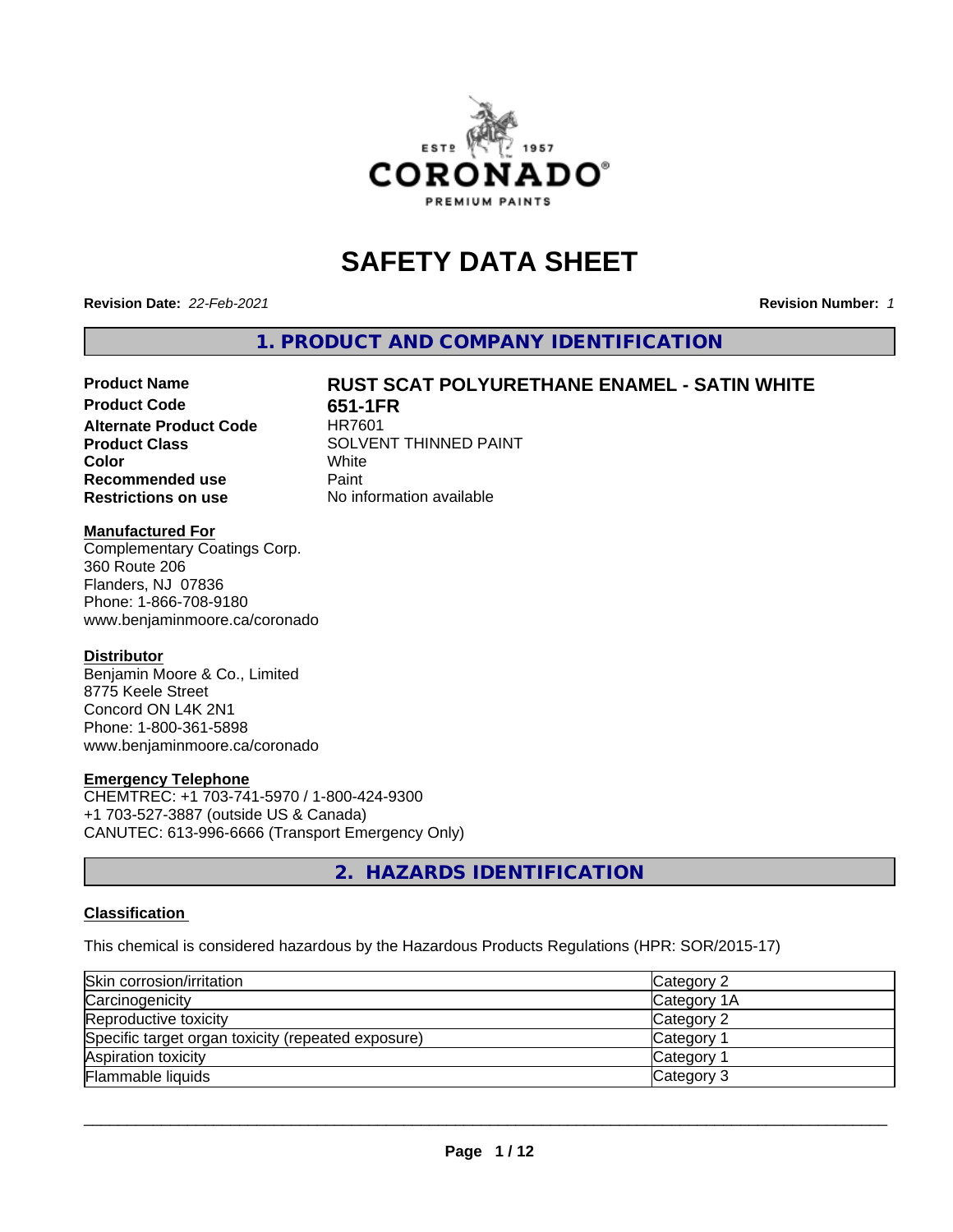Physical hazard not otherwise classified **Category 1 Category 1** 

\_\_\_\_\_\_\_\_\_\_\_\_\_\_\_\_\_\_\_\_\_\_\_\_\_\_\_\_\_\_\_\_\_\_\_\_\_\_\_\_\_\_\_\_\_\_\_\_\_\_\_\_\_\_\_\_\_\_\_\_\_\_\_\_\_\_\_\_\_\_\_\_\_\_\_\_\_\_\_\_\_\_\_\_\_\_\_\_\_\_\_\_\_

### **Label elements**

### **Danger**

### **Hazard statements**

Causes skin irritation May cause cancer Suspected of damaging fertility or the unborn child Causes damage to organs through prolonged or repeated exposure May be fatal if swallowed and enters airways Flammable liquid and vapor Risk of spontaneous combustion



**Appearance** liquid **Odor** solvent

### **Precautionary Statements - Prevention**

Obtain special instructions before use Do not handle until all safety precautions have been read and understood Use personal protective equipment as required Wash face, hands and any exposed skin thoroughly after handling Do not breathe dust/fume/gas/mist/vapors/spray Do not eat, drink or smoke when using this product Keep away from heat, hot surfaces, sparks, open flames and other ignition sources. No smoking Keep container tightly closed Ground/bond container and receiving equipment Use explosion-proof electrical/ventilating/lighting/equipment Use only non-sparking tools Take precautionary measures against static discharge Immediately after use, place rags, steel wool or waste used with this product in a sealed water-filled metal container or lay flat to dry.

### **Precautionary Statements - Response**

IF exposed or concerned: Get medical advice/attention

### **Skin**

If skin irritation occurs: Get medical advice/attention IF ON SKIN (or hair): Remove/Take off immediately all contaminated clothing. Rinse skin with water/shower Wash contaminated clothing before reuse **Ingestion** IF SWALLOWED: Immediately call a POISON CENTER or doctor/physician Do NOT induce vomiting

### **Fire**

In case of fire: Use CO2, dry chemical, or foam for extinction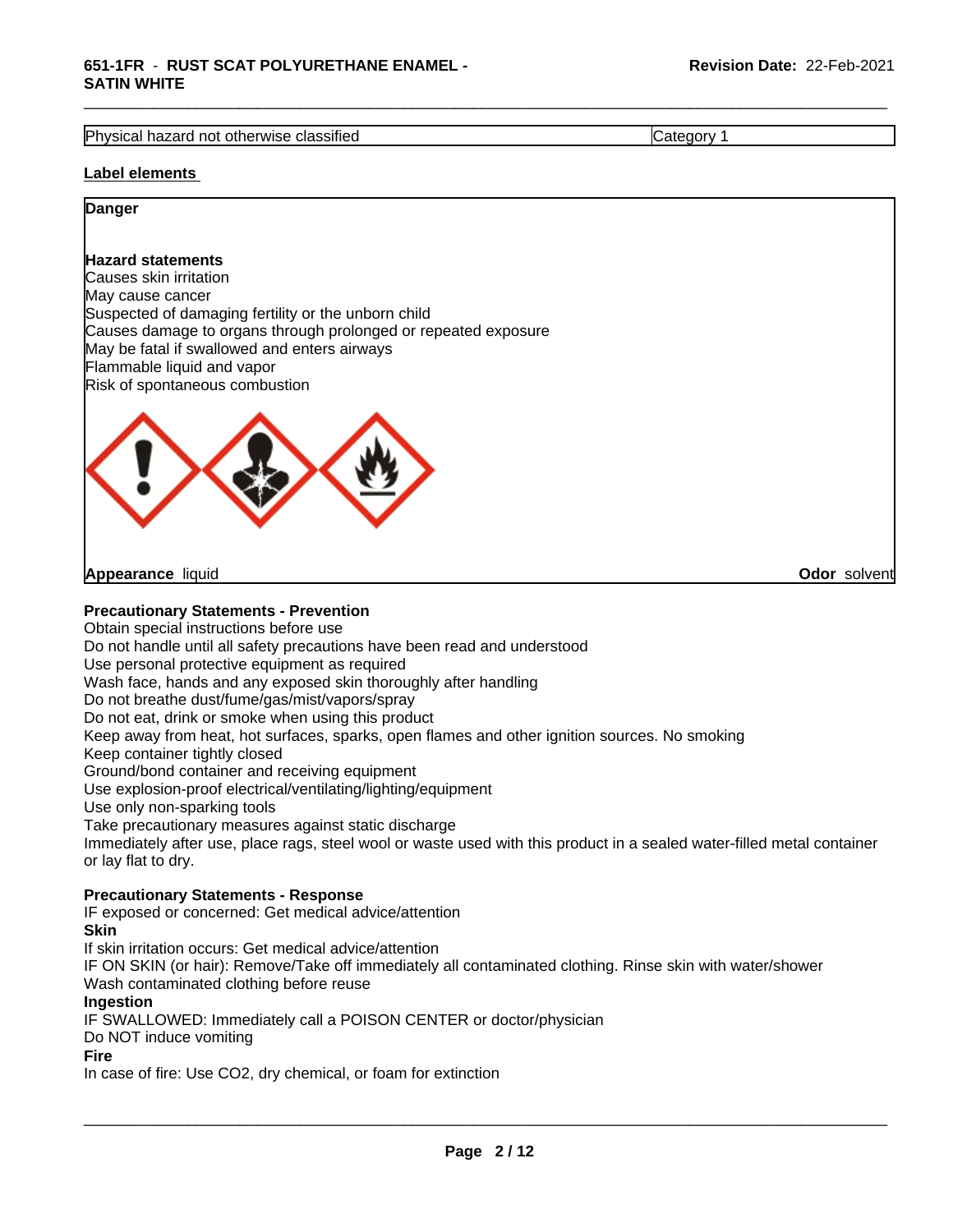### **Precautionary Statements - Storage**

Store locked up Store in a well-ventilated place. Keep cool

### **Precautionary Statements - Disposal**

Dispose of contents/container to an approved waste disposal plant

Materials such as rags used with this product may begin to burn by themselves. After use, put rags in water or lay flat to dry, then discard.

**3. COMPOSITION INFORMATION ON COMPONENTS**

\_\_\_\_\_\_\_\_\_\_\_\_\_\_\_\_\_\_\_\_\_\_\_\_\_\_\_\_\_\_\_\_\_\_\_\_\_\_\_\_\_\_\_\_\_\_\_\_\_\_\_\_\_\_\_\_\_\_\_\_\_\_\_\_\_\_\_\_\_\_\_\_\_\_\_\_\_\_\_\_\_\_\_\_\_\_\_\_\_\_\_\_\_

### **Other information**

No information available

| <b>Chemical name</b>                          | CAS No.       | Weight-%      | <b>Hazardous Material</b><br>registry number<br>(HMIRA registry #) | Date HMIRA filed and<br>Information Review Act date exemption granted<br>(if applicable) |
|-----------------------------------------------|---------------|---------------|--------------------------------------------------------------------|------------------------------------------------------------------------------------------|
| Titanium dioxide                              | 13463-67-7    | $10 - 30%$    |                                                                    |                                                                                          |
| Talc                                          | 14807-96-6    | $10 - 30%$    |                                                                    |                                                                                          |
| Distillates, petroleum,<br>hydrotreated light | 64742-47-8    | $10 - 30%$    |                                                                    |                                                                                          |
| Stoddard solvent                              | 8052-41-3     | $3 - 7%$      |                                                                    | $\overline{\phantom{0}}$                                                                 |
| Hydrotreated heavy naphtha,<br>petroleum      | 64742-48-9    | $1 - 5%$      |                                                                    |                                                                                          |
| Limestone                                     | 1317-65-3     | $1 - 5%$      |                                                                    |                                                                                          |
| Solvent naphtha, petroleum,<br>light aromatic | 64742-95-6    | $1 - 5%$      |                                                                    |                                                                                          |
| 1,2,4-Trimethylbenzene                        | $95 - 63 - 6$ | $-5%$         |                                                                    |                                                                                          |
| Silica amorphous                              | 7631-86-9     | $1 - 5%$      |                                                                    |                                                                                          |
| Zinc phosphate                                | 7779-90-0     | $0.25 - 0.5%$ |                                                                    |                                                                                          |
| Silica, crystalline                           | 14808-60-7    | $0.1 - 0.25%$ |                                                                    |                                                                                          |
| Trimethylolpropane                            | 77-99-6       | $0.1 - 0.25%$ |                                                                    |                                                                                          |

**Confidential Business Information note**

\*The exact percentage (concentration) of composition has been withheld as a trade secret

# **4. FIRST AID MEASURES**

| <b>General Advice</b> | If symptoms persist, call a physician. Show this safety data<br>sheet to the doctor in attendance.                                                                                                                         |
|-----------------------|----------------------------------------------------------------------------------------------------------------------------------------------------------------------------------------------------------------------------|
| <b>Eye Contact</b>    | Immediately flush with plenty of water. After initial flushing,<br>remove any contact lenses and continue flushing for at<br>least 15 minutes. Keep eye wide open while rinsing. If<br>symptoms persist, call a physician. |
| <b>Skin Contact</b>   | Wash off immediately with soap and plenty of water<br>removing all contaminated clothes and shoes. If skin<br>irritation persists, call a physician.                                                                       |
|                       |                                                                                                                                                                                                                            |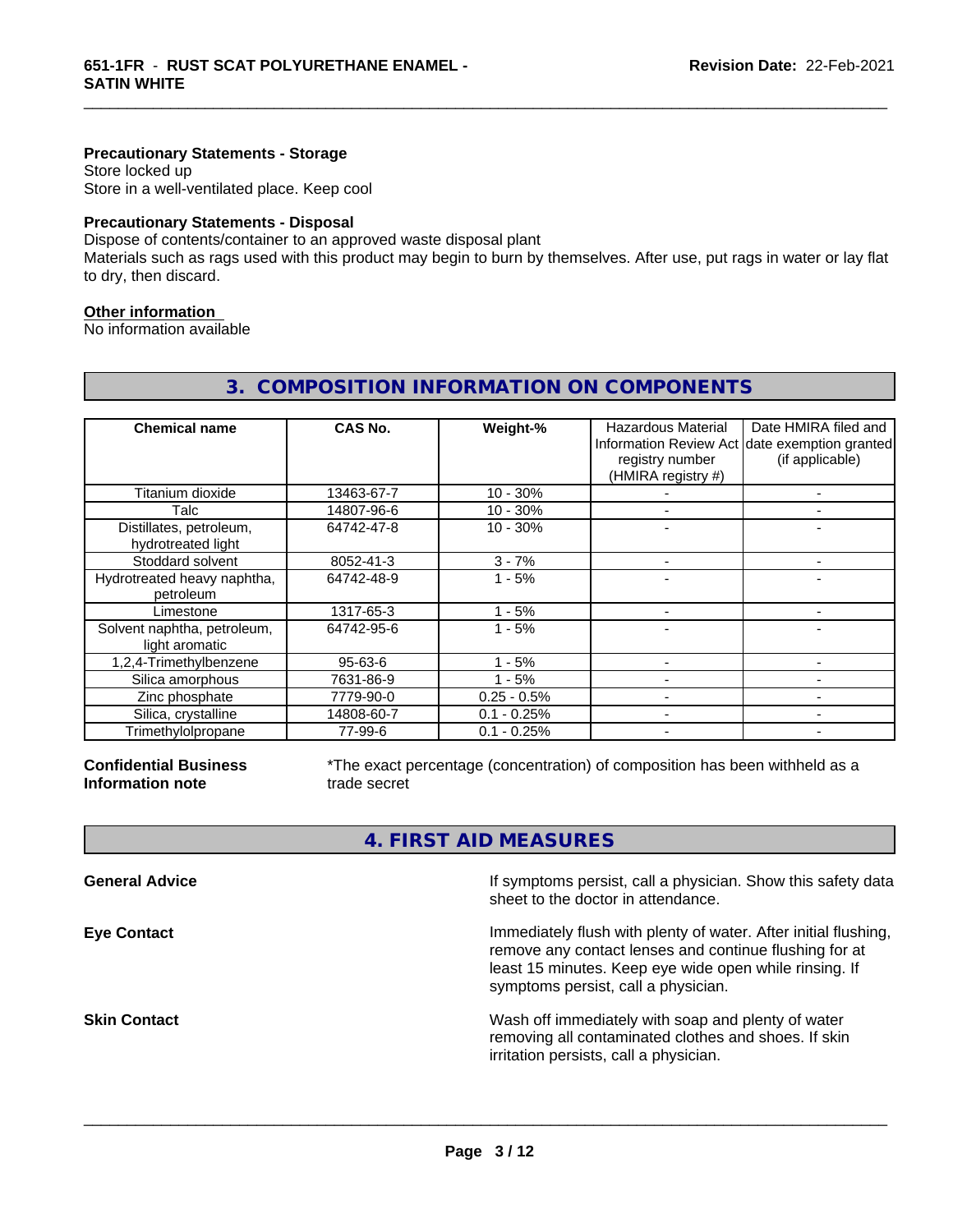| <b>Inhalation</b>                      | Move to fresh air. If symptoms persist, call a physician.<br>If not breathing, give artificial respiration. Call a physician<br>immediately.                                                     |
|----------------------------------------|--------------------------------------------------------------------------------------------------------------------------------------------------------------------------------------------------|
| Ingestion                              | Clean mouth with water and afterwards drink plenty of<br>water. Do not induce vomiting without medical advice.<br>Never give anything by mouth to an unconscious person.<br>Consult a physician. |
| <b>Protection Of First-Aiders</b>      | Use personal protective equipment.                                                                                                                                                               |
| <b>Most Important Symptoms/Effects</b> | No information available.                                                                                                                                                                        |
| <b>Notes To Physician</b>              | Treat symptomatically.                                                                                                                                                                           |

\_\_\_\_\_\_\_\_\_\_\_\_\_\_\_\_\_\_\_\_\_\_\_\_\_\_\_\_\_\_\_\_\_\_\_\_\_\_\_\_\_\_\_\_\_\_\_\_\_\_\_\_\_\_\_\_\_\_\_\_\_\_\_\_\_\_\_\_\_\_\_\_\_\_\_\_\_\_\_\_\_\_\_\_\_\_\_\_\_\_\_\_\_

**5. FIRE-FIGHTING MEASURES**

| <b>Suitable Extinguishing Media</b>                                                               | Foam, dry powder or water. Use extinguishing measures<br>that are appropriate to local circumstances and the<br>surrounding environment.                                                                                                               |  |  |  |  |
|---------------------------------------------------------------------------------------------------|--------------------------------------------------------------------------------------------------------------------------------------------------------------------------------------------------------------------------------------------------------|--|--|--|--|
| Protective equipment and precautions for firefighters                                             | As in any fire, wear self-contained breathing apparatus<br>pressure-demand, MSHA/NIOSH (approved or equivalent)<br>and full protective gear.                                                                                                           |  |  |  |  |
| <b>Specific Hazards Arising From The Chemical</b>                                                 | Combustible material. Closed containers may rupture if<br>exposed to fire or extreme heat. Keep product and empty<br>container away from heat and sources of ignition. Thermal<br>decomposition can lead to release of irritating gases and<br>vapors. |  |  |  |  |
| <b>Sensitivity to mechanical impact</b>                                                           | No                                                                                                                                                                                                                                                     |  |  |  |  |
| Sensitivity to static discharge                                                                   | Yes                                                                                                                                                                                                                                                    |  |  |  |  |
| <b>Flash Point Data</b><br>Flash point (°F)<br>Flash Point (°C)<br><b>Method</b>                  | 102<br>39<br><b>PMCC</b>                                                                                                                                                                                                                               |  |  |  |  |
| <b>Flammability Limits In Air</b>                                                                 |                                                                                                                                                                                                                                                        |  |  |  |  |
| Lower flammability limit:<br><b>Upper flammability limit:</b>                                     | Not available<br>Not available                                                                                                                                                                                                                         |  |  |  |  |
| Health: 2<br>Flammability: 2<br><b>NFPA</b>                                                       | Instability: 0<br><b>Special: Not Applicable</b>                                                                                                                                                                                                       |  |  |  |  |
| <b>NFPA Legend</b><br>0 - Not Hazardous<br>1 - Slightly<br>2 - Moderate<br>3 - High<br>4 - Severe |                                                                                                                                                                                                                                                        |  |  |  |  |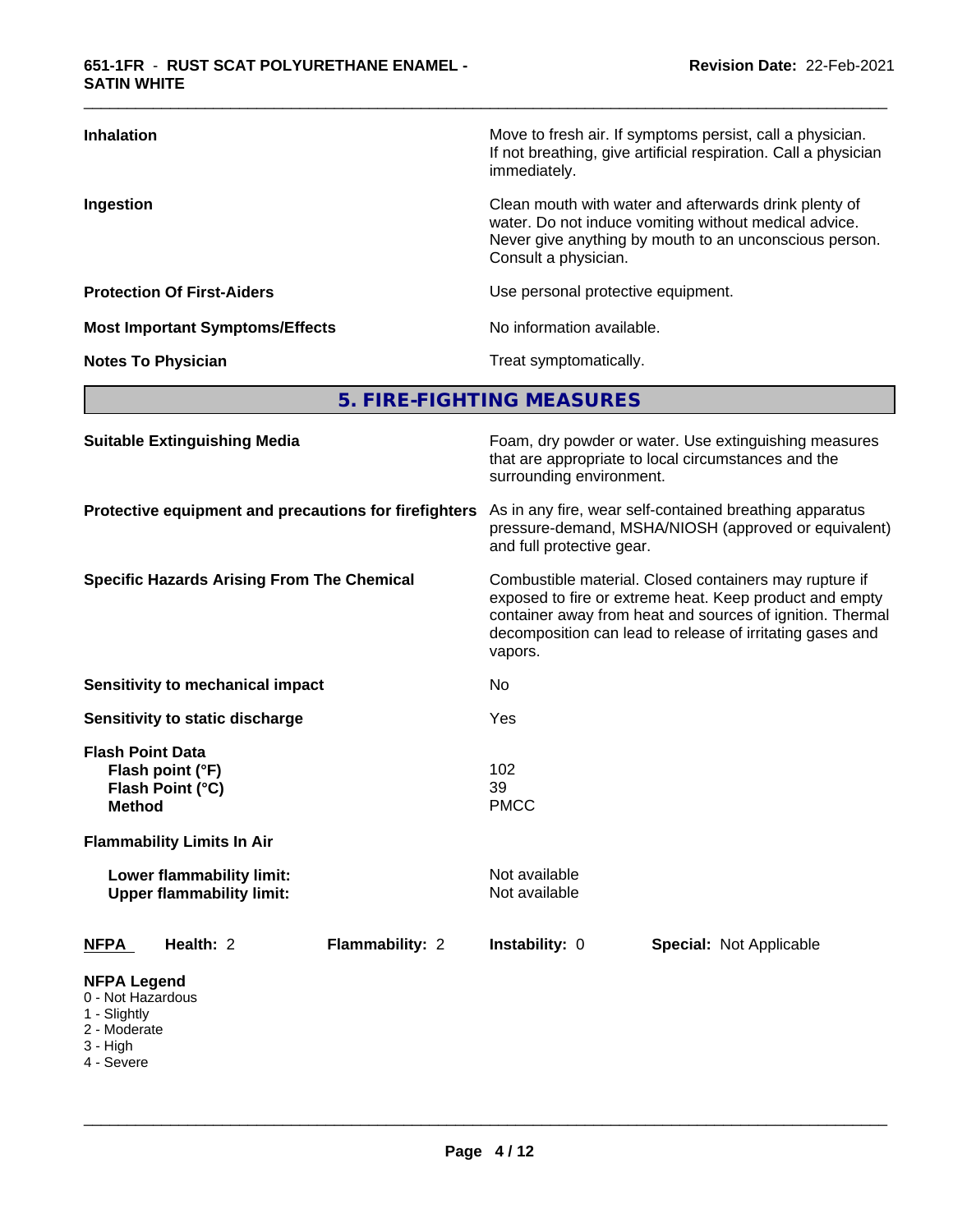*The ratings assigned are only suggested ratings, the contractor/employer has ultimate responsibilities for NFPA ratings where this system is used.*

\_\_\_\_\_\_\_\_\_\_\_\_\_\_\_\_\_\_\_\_\_\_\_\_\_\_\_\_\_\_\_\_\_\_\_\_\_\_\_\_\_\_\_\_\_\_\_\_\_\_\_\_\_\_\_\_\_\_\_\_\_\_\_\_\_\_\_\_\_\_\_\_\_\_\_\_\_\_\_\_\_\_\_\_\_\_\_\_\_\_\_\_\_

*Additional information regarding the NFPA rating system is available from the National Fire Protection Agency (NFPA) at www.nfpa.org.*

# **6. ACCIDENTAL RELEASE MEASURES**

| <b>Personal Precautions</b>      | Use personal protective equipment. Remove all sources of<br>ignition.                                                                                                                                                                                                                                            |
|----------------------------------|------------------------------------------------------------------------------------------------------------------------------------------------------------------------------------------------------------------------------------------------------------------------------------------------------------------|
| <b>Other Information</b>         | Prevent further leakage or spillage if safe to do so. Do not<br>allow material to contaminate ground water system.<br>Prevent product from entering drains. Do not flush into<br>surface water or sanitary sewer system. Local authorities<br>should be advised if significant spillages cannot be<br>contained. |
| <b>Environmental precautions</b> | See Section 12 for additional Ecological Information.                                                                                                                                                                                                                                                            |
| <b>Methods for Cleaning Up</b>   | Dam up. Soak up with inert absorbent material. Pick up<br>and transfer to properly labeled containers. Clean<br>contaminated surface thoroughly.                                                                                                                                                                 |

# **7. HANDLING AND STORAGE**

| <b>Handling</b>               | Use only in area provided with appropriate exhaust<br>ventilation. Do not breathe vapors or spray mist. Wear<br>personal protective equipment. Take precautionary<br>measures against static discharges. To avoid ignition of<br>vapors by static electricity discharge, all metal parts of the<br>equipment must be grounded. Keep away from open<br>flames, hot surfaces and sources of ignition. |
|-------------------------------|-----------------------------------------------------------------------------------------------------------------------------------------------------------------------------------------------------------------------------------------------------------------------------------------------------------------------------------------------------------------------------------------------------|
| <b>Storage</b>                | Keep containers tightly closed in a dry, cool and<br>well-ventilated place. Keep away from heat. Keep away<br>from open flames, hot surfaces and sources of ignition.<br>Keep in properly labeled containers. Keep out of the reach<br>of children.                                                                                                                                                 |
|                               | <b>DANGER</b> - Rags, steel wool or waste soaked with this<br>product may spontaneously catch fire if improperly<br>discarded. Immediately after use, place rags, steel wool or<br>waste in a sealed water-filled metal container.                                                                                                                                                                  |
| <b>Incompatible Materials</b> | Incompatible with strong acids and bases and strong<br>oxidizing agents.                                                                                                                                                                                                                                                                                                                            |

# **8. EXPOSURE CONTROLS/PERSONAL PROTECTION**

### **Exposure Limits**

| <b>Chemical name</b> | <b>\CGIH TLV</b> | <b>Alberta</b> | <b>British Columbia</b> | Ontario | Quebec |
|----------------------|------------------|----------------|-------------------------|---------|--------|
|                      |                  |                |                         |         |        |
|                      |                  |                |                         |         |        |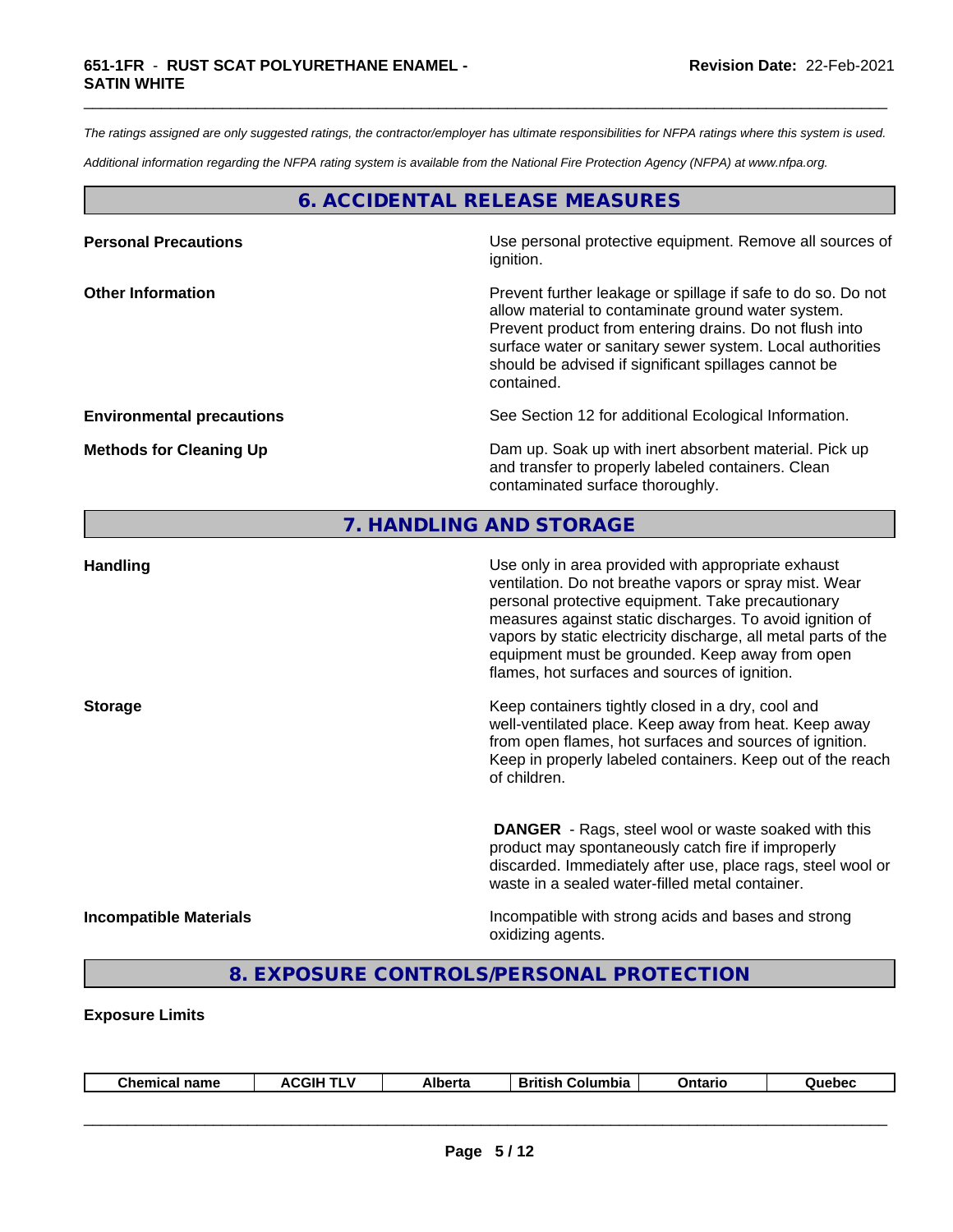### **651-1FR** - **RUST SCAT POLYURETHANE ENAMEL - SATIN WHITE**

| Titanium dioxide                              | TWA: $10 \text{ mg/m}^3$                                                                                                                      | 10 mg/m $3 - TWA$                              | 10 mg/m $3$ - TWA<br>$3$ mg/m <sup>3</sup> - TWA                                        | 10 mg/m $3$ - TWA              | 10 mg/m <sup>3</sup> - TWAEV                       |
|-----------------------------------------------|-----------------------------------------------------------------------------------------------------------------------------------------------|------------------------------------------------|-----------------------------------------------------------------------------------------|--------------------------------|----------------------------------------------------|
| Talc                                          | TWA: $2 \text{ mq/m}^3$<br>particulate matter<br>containing no<br>asbestos and <1%<br>crystalline silica,<br>respirable particulate<br>matter | $2 \text{mq/m}^3$ - TWA                        | $2$ mg/m <sup>3</sup> - TWA                                                             | $2 \text{mq/m}^3$ - TWA        | 3 mg/m <sup>3</sup> - TWAEV                        |
| Distillates, petroleum,<br>hydrotreated light | N/E                                                                                                                                           | N/E                                            | $200 \text{ mg/m}^3$ - TWA<br>Skin absorption can<br>contribute to overall<br>exposure. | N/E                            | N/E                                                |
| Stoddard solvent                              | TWA: 100 ppm                                                                                                                                  | 100 ppm - TWA<br>$572$ mg/m <sup>3</sup> - TWA | 290 mg/m <sup>3</sup> - TWA<br>580 mg/m $3$ - STEL                                      | 525 mg/m <sup>3</sup> - TWA    | 100 ppm - TWAEV<br>$525$ mg/m <sup>3</sup> - TWAEV |
| Limestone                                     | N/E                                                                                                                                           | 10 mg/m $3 - TWA$                              | 10 mg/m $3$ - TWA<br>$3$ mg/m <sup>3</sup> - TWA<br>$20 \text{ mg/m}^3$ - STEL          | N/E                            | 10 mg/m $3$ - TWAEV                                |
| Silica, crystalline                           | TWA: 0.025 mg/m <sup>3</sup><br>respirable particulate<br>matter                                                                              | $0.025$ mg/m <sup>3</sup> - TWA                | $0.025$ mg/m <sup>3</sup> - TWA                                                         | $0.10$ mg/m <sup>3</sup> - TWA | $0.1$ mg/m <sup>3</sup> - TWAEV                    |

\_\_\_\_\_\_\_\_\_\_\_\_\_\_\_\_\_\_\_\_\_\_\_\_\_\_\_\_\_\_\_\_\_\_\_\_\_\_\_\_\_\_\_\_\_\_\_\_\_\_\_\_\_\_\_\_\_\_\_\_\_\_\_\_\_\_\_\_\_\_\_\_\_\_\_\_\_\_\_\_\_\_\_\_\_\_\_\_\_\_\_\_\_

#### **Legend**

ACGIH - American Conference of Governmental Industrial Hygienists Alberta - Alberta Occupational Exposure Limits British Columbia - British Columbia Occupational Exposure Limits Ontario - Ontario Occupational Exposure Limits

Quebec - Quebec Occupational Exposure Limits

N/E - Not established

# **Personal Protective Equipment**

**Engineering Measures Ensure** Ensure adequate ventilation, especially in confined areas.

**Eye/Face Protection** Safety glasses with side-shields. If splashes are likely to occur, wear: Tightly fitting safety goggles **Skin Protection**<br> **Respiratory Protection**<br> **Respiratory Protection**<br> **Respiratory Protection**<br> **Respiratory Protection** In operations where exposure limits are exceeded, use a NIOSH approved respirator that has been selected by a technically qualified person for the specific work conditions. When spraying the product or applying in confined areas, wear a NIOSH approved respirator specified for paint spray or organic vapors.

**Hygiene Measures Avoid contact with skin, eyes and clothing. Remove and Avoid contact with skin, eyes and clothing. Remove and Avoid contact with skin, eyes and clothing. Remove and** wash contaminated clothing before re-use. Wash thoroughly after handling. When using do not eat, drink or smoke.

# **9. PHYSICAL AND CHEMICAL PROPERTIES**

**Appearance** liquid<br> **Appearance** liquid<br> **Ador** solvent **Density (lbs/gal)** 11.2 - 11.3<br> **Specific Gravity** 1.34 - 1.36 **Specific Gravity** 

**Odor** solvent **Odor Threshold** No information available **pH pH**  $\blacksquare$ **Viscosity (cps)** No information available **Solubility(ies)** No information available **Water solubility** No information available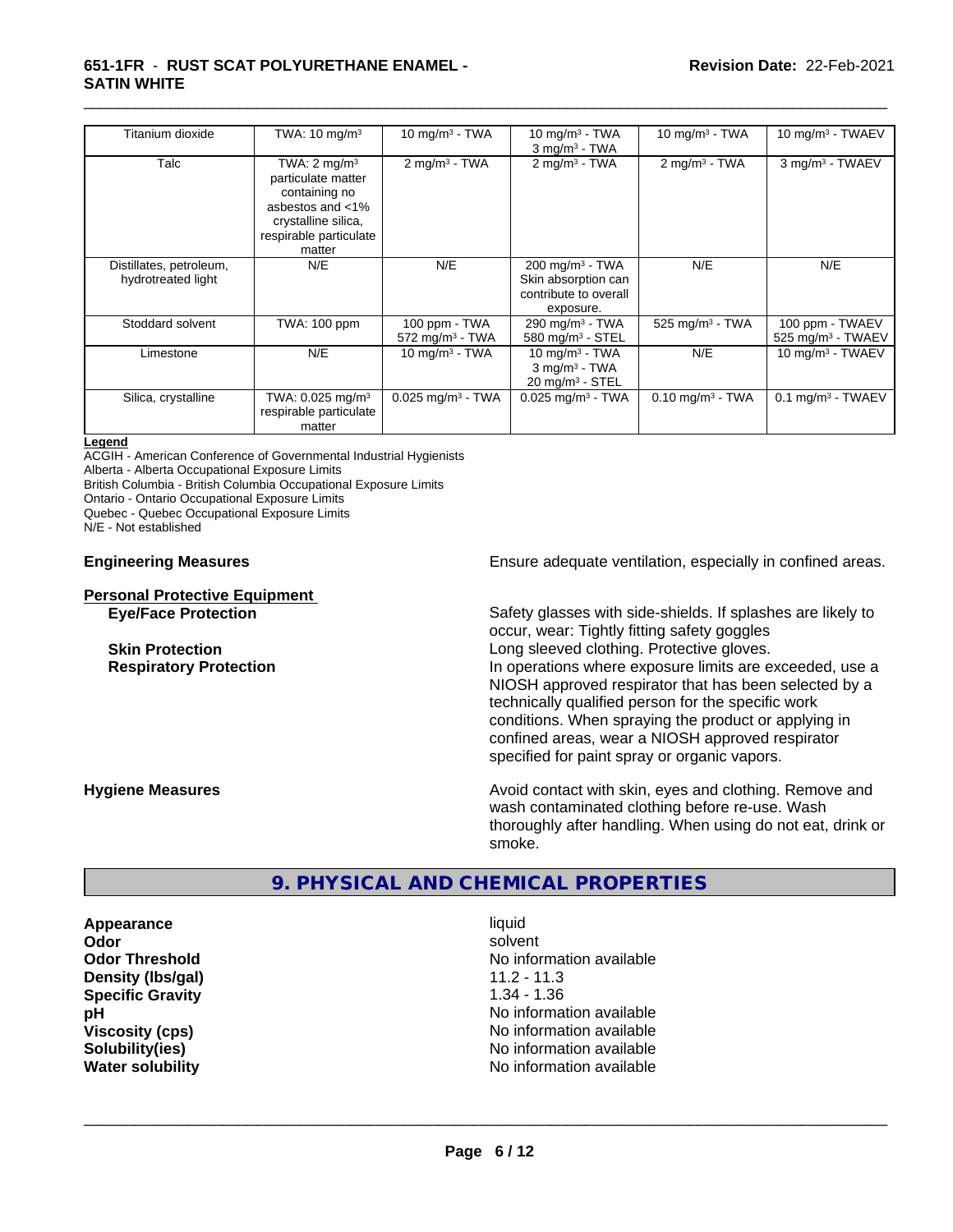**Evaporation Rate No information available Vapor pressure No information available Vapor pressure No information available Vapor pressure**<br> **Vapor density**<br> **Vapor density**<br> **Vapor density**<br> **Vapor density Wt. % Solids** 70 - 80 **Vol. % Solids** 50 - 60<br> **Wt. % Volatiles** 20 - 30 **Wt. % Volatiles Vol. % Volatiles** 40 - 50 **VOC Regulatory Limit (g/L)** < 400 **Boiling Point (°F)** 279 **Boiling Point (°C)** 137 **Freezing point (°F)** No information available **Freezing Point (°C)** The Company of the Monometer of Noinformation available **Flash point (°F)** 102 **Flash Point (°C)** 39 **Method** PMCC **Flammability (solid, gas)**<br> **Commability limit:**<br>
Upper flammability limit:<br>
Not applicable **Upper flammability limit: Lower flammability limit:** Not applicable **Autoignition Temperature (°F)**<br> **Autoignition Temperature (°C)** No information available **Autoignition Temperature (°C) Decomposition Temperature (°F)** No information available **Decomposition Temperature (°C)**<br> **Partition coefficient**<br> **Partition coefficient**<br> **No** information available

**No information available**<br>70 - 80 **No information available** 

\_\_\_\_\_\_\_\_\_\_\_\_\_\_\_\_\_\_\_\_\_\_\_\_\_\_\_\_\_\_\_\_\_\_\_\_\_\_\_\_\_\_\_\_\_\_\_\_\_\_\_\_\_\_\_\_\_\_\_\_\_\_\_\_\_\_\_\_\_\_\_\_\_\_\_\_\_\_\_\_\_\_\_\_\_\_\_\_\_\_\_\_\_

# **10. STABILITY AND REACTIVITY**

**Reactivity** Not Applicable **Chemical Stability Stability** Stable under normal conditions. Hazardous polymerisation does not occur. **Conditions to avoid Keep away from open flames, hot surfaces, static Conditions to avoid Keep away from open flames**, hot surfaces, static electricity and sources of ignition. **Incompatible Materials Incompatible with strong acids and bases and strong** oxidizing agents. **Hazardous Decomposition Products** Thermal decomposition can lead to release of irritating gases and vapors. **Possibility of hazardous reactions** None under normal conditions of use.

# **11. TOXICOLOGICAL INFORMATION**

### **Product Information Information on likely routes of exposure**

**Acute Toxicity** 

**Principal Routes of Exposure Exposure** Eye contact, skin contact and inhalation.

 $\overline{\phantom{a}}$  ,  $\overline{\phantom{a}}$  ,  $\overline{\phantom{a}}$  ,  $\overline{\phantom{a}}$  ,  $\overline{\phantom{a}}$  ,  $\overline{\phantom{a}}$  ,  $\overline{\phantom{a}}$  ,  $\overline{\phantom{a}}$  ,  $\overline{\phantom{a}}$  ,  $\overline{\phantom{a}}$  ,  $\overline{\phantom{a}}$  ,  $\overline{\phantom{a}}$  ,  $\overline{\phantom{a}}$  ,  $\overline{\phantom{a}}$  ,  $\overline{\phantom{a}}$  ,  $\overline{\phantom{a}}$ 

**Product Information Repeated or prolonged exposure to organic solvents may** lead to permanent brain and nervous system damage.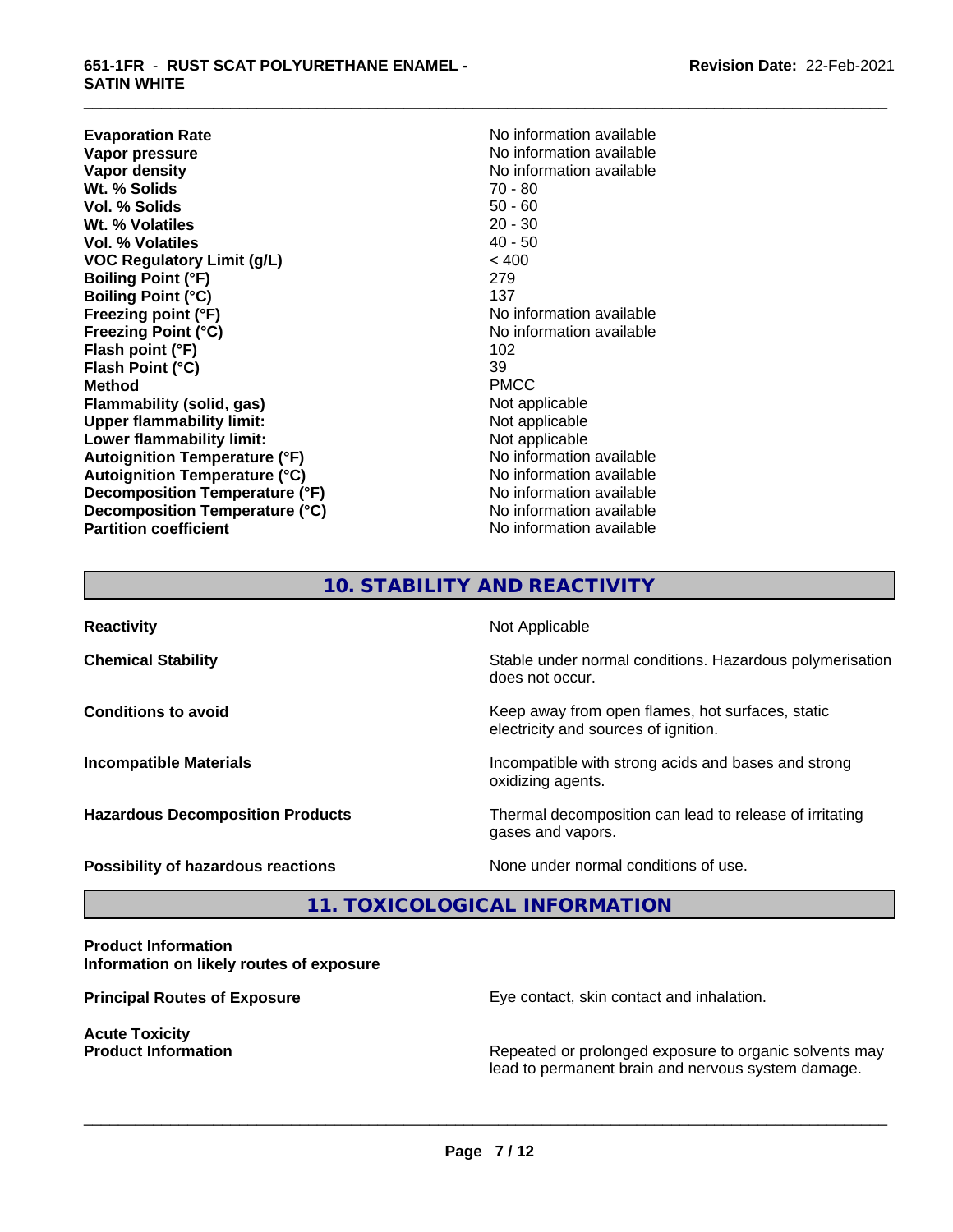Intentional misuse by deliberately concentrating and inhaling vapors may be harmful or fatal.

\_\_\_\_\_\_\_\_\_\_\_\_\_\_\_\_\_\_\_\_\_\_\_\_\_\_\_\_\_\_\_\_\_\_\_\_\_\_\_\_\_\_\_\_\_\_\_\_\_\_\_\_\_\_\_\_\_\_\_\_\_\_\_\_\_\_\_\_\_\_\_\_\_\_\_\_\_\_\_\_\_\_\_\_\_\_\_\_\_\_\_\_\_

### **Symptoms related to the physical,chemical and toxicological characteristics**

| <b>Symptoms</b>                                                                            | No information available                                                                                           |  |  |  |  |  |
|--------------------------------------------------------------------------------------------|--------------------------------------------------------------------------------------------------------------------|--|--|--|--|--|
| Delayed and immediate effects as well as chronic effects from short and long-term exposure |                                                                                                                    |  |  |  |  |  |
| Eye contact                                                                                | Contact with eyes may cause irritation.                                                                            |  |  |  |  |  |
| <b>Skin contact</b>                                                                        | May cause skin irritation and/or dermatitis. Prolonged skin<br>contact may defat the skin and produce dermatitis.  |  |  |  |  |  |
| <b>Inhalation</b>                                                                          | High vapor / aerosol concentrations are irritating to the                                                          |  |  |  |  |  |
|                                                                                            | eyes, nose, throat and lungs and may cause headaches,<br>dizziness, drowsiness, unconsciousness, and other central |  |  |  |  |  |
|                                                                                            | nervous system effects.                                                                                            |  |  |  |  |  |
| Ingestion                                                                                  | Ingestion may cause irritation to mucous membranes.                                                                |  |  |  |  |  |
|                                                                                            | Small amounts of this product aspirated into the                                                                   |  |  |  |  |  |
|                                                                                            | respiratory system during ingestion or vomiting may cause                                                          |  |  |  |  |  |
|                                                                                            | mild to severe pulmonary injury, possibly progressing to                                                           |  |  |  |  |  |
|                                                                                            | death.                                                                                                             |  |  |  |  |  |
| <b>Sensitization</b>                                                                       | No information available.                                                                                          |  |  |  |  |  |
| <b>Neurological Effects</b>                                                                | No information available.                                                                                          |  |  |  |  |  |
| <b>Mutagenic Effects</b>                                                                   | No information available.                                                                                          |  |  |  |  |  |
| <b>Reproductive Effects</b>                                                                | Possible risk of impaired fertility. Possible risk of harm to<br>the unborn child.                                 |  |  |  |  |  |
| <b>Developmental Effects</b>                                                               | No information available.                                                                                          |  |  |  |  |  |
| <b>Target organ effects</b>                                                                | No information available.                                                                                          |  |  |  |  |  |
| <b>STOT - single exposure</b>                                                              | No information available.                                                                                          |  |  |  |  |  |
| <b>STOT - repeated exposure</b>                                                            | Causes damage to organs through prolonged or repeated                                                              |  |  |  |  |  |
|                                                                                            | exposure if inhaled.                                                                                               |  |  |  |  |  |
| Other adverse effects                                                                      | No information available.                                                                                          |  |  |  |  |  |
| <b>Aspiration Hazard</b>                                                                   | May be harmful if swallowed and enters airways. Small                                                              |  |  |  |  |  |
|                                                                                            | amounts of this product aspirated into the respiratory                                                             |  |  |  |  |  |
|                                                                                            | system during ingestion or vomiting may cause mild to                                                              |  |  |  |  |  |
|                                                                                            | severe pulmonary injury, possibly progressing to death.                                                            |  |  |  |  |  |

### **Numerical measures of toxicity**

### **The following values are calculated based on chapter 3.1 of the GHS document**

| <b>ATEmix (oral)</b>                 | 29970 mg/kg |
|--------------------------------------|-------------|
| <b>ATEmix (inhalation-dust/mist)</b> | 133.6 mg/L  |

# **Component Information**

| Chemical name                        | Oral LD50             | Dermal LD50             | Inhalation LC50                      |
|--------------------------------------|-----------------------|-------------------------|--------------------------------------|
| Titanium dioxide                     | $> 10000$ mg/kg (Rat) |                         |                                      |
| 13463-67-7                           |                       |                         |                                      |
| Distillates, petroleum, hydrotreated | $>$ 5000 mg/kg (Rat)  | $>$ 2000 mg/kg (Rabbit) | $> 5.2$ mg/L (Rat) 4 h               |
| light                                |                       |                         |                                      |
| 64742-47-8                           |                       |                         |                                      |
| Hydrotreated heavy naphtha,          | $>6000$ mg/kg (Rat)   | $>$ 3160 mg/kg (Rabbit) | $> 8500$ mg/m <sup>3</sup> (Rat) 4 h |
| petroleum                            |                       |                         |                                      |
| 64742-48-9                           |                       |                         |                                      |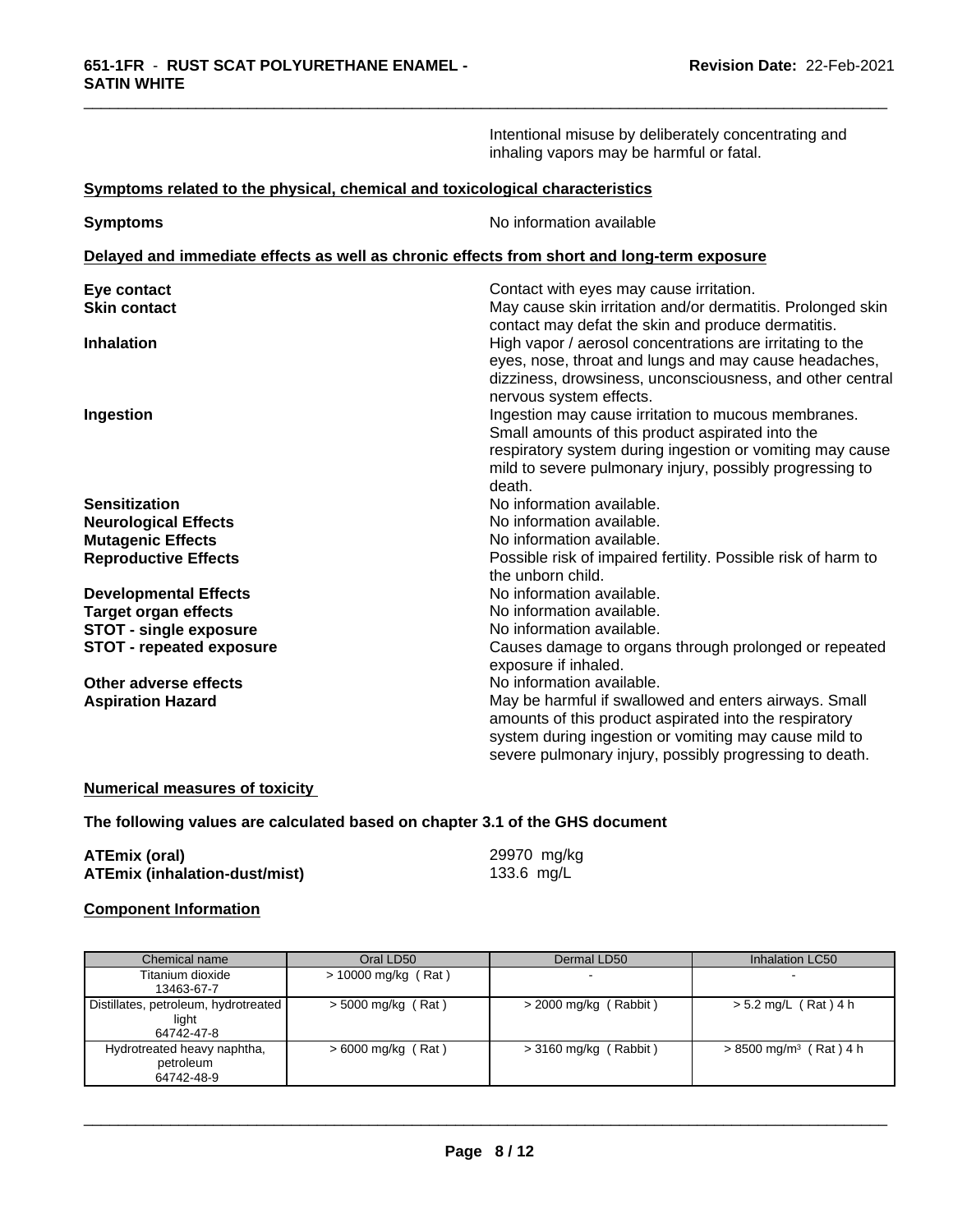### **651-1FR** - **RUST SCAT POLYURETHANE ENAMEL - SATIN WHITE**

| Solvent naphtha, petroleum, light<br>aromatic<br>64742-95-6 | $= 8400$ mg/kg (Rat)                           | $>$ 2000 mg/kg (Rabbit)  | $= 3400$ ppm (Rat) 4 h            |
|-------------------------------------------------------------|------------------------------------------------|--------------------------|-----------------------------------|
| 1,2,4-Trimethylbenzene<br>95-63-6                           | $= 3280$ mg/kg (Rat)                           | $>$ 3160 mg/kg (Rabbit)  | $= 18$ g/m <sup>3</sup> (Rat) 4 h |
| Silica amorphous<br>7631-86-9                               | $= 7900$ mg/kg (Rat)                           | $>$ 2000 mg/kg (Rabbit)  | $> 2.2$ mg/L (Rat) 1 h            |
| Zinc phosphate<br>7779-90-0                                 | $> 5000$ mg/kg (Rat)                           | $\overline{\phantom{0}}$ | $\overline{\phantom{a}}$          |
| Trimethylolpropane<br>77-99-6                               | $= 14100$ mg/kg (Rat)<br>$= 14000$ mg/kg (Rat) |                          | $> 0.29$ mg/L (Rat) 4 h           |

\_\_\_\_\_\_\_\_\_\_\_\_\_\_\_\_\_\_\_\_\_\_\_\_\_\_\_\_\_\_\_\_\_\_\_\_\_\_\_\_\_\_\_\_\_\_\_\_\_\_\_\_\_\_\_\_\_\_\_\_\_\_\_\_\_\_\_\_\_\_\_\_\_\_\_\_\_\_\_\_\_\_\_\_\_\_\_\_\_\_\_\_\_

### **Chronic Toxicity**

### **Carcinogenicity**

*The information below indicateswhether each agency has listed any ingredient as a carcinogen:.*

| <b>Chemical name</b> | <b>IARC</b>                    | <b>NTP</b>             |
|----------------------|--------------------------------|------------------------|
|                      | 2B - Possible Human Carcinogen |                        |
| Titanium dioxide     |                                |                        |
|                      | 1 - Human Carcinogen           | Known Human Carcinogen |
| Silica, crystalline  |                                |                        |

• Crystalline Silica has been determined to be carcinogenic to humans by IARC (1) when in respirable form. Risk of cancer depends on duration and level of inhalation exposure to spray mist or dust from sanding the dried paint.• Although IARC has classified titanium dioxide as possibly carcinogenic to humans (2B), their summary concludes:

"No significant exposure to titanium dioxide is thought to occur during the use of products in which titanium dioxide is bound to other materials, such as paint."

### **Legend**

IARC - International Agency for Research on Cancer NTP - National Toxicity Program OSHA - Occupational Safety & Health Administration

**12. ECOLOGICAL INFORMATION**

# **Ecotoxicity Effects**

The environmental impact of this product has not been fully investigated.

### **Product Information**

### **Acute Toxicity to Fish**

No information available

### **Acute Toxicity to Aquatic Invertebrates**

No information available

### **Acute Toxicity to Aquatic Plants**

No information available

### **Persistence / Degradability**

No information available.

### **Bioaccumulation**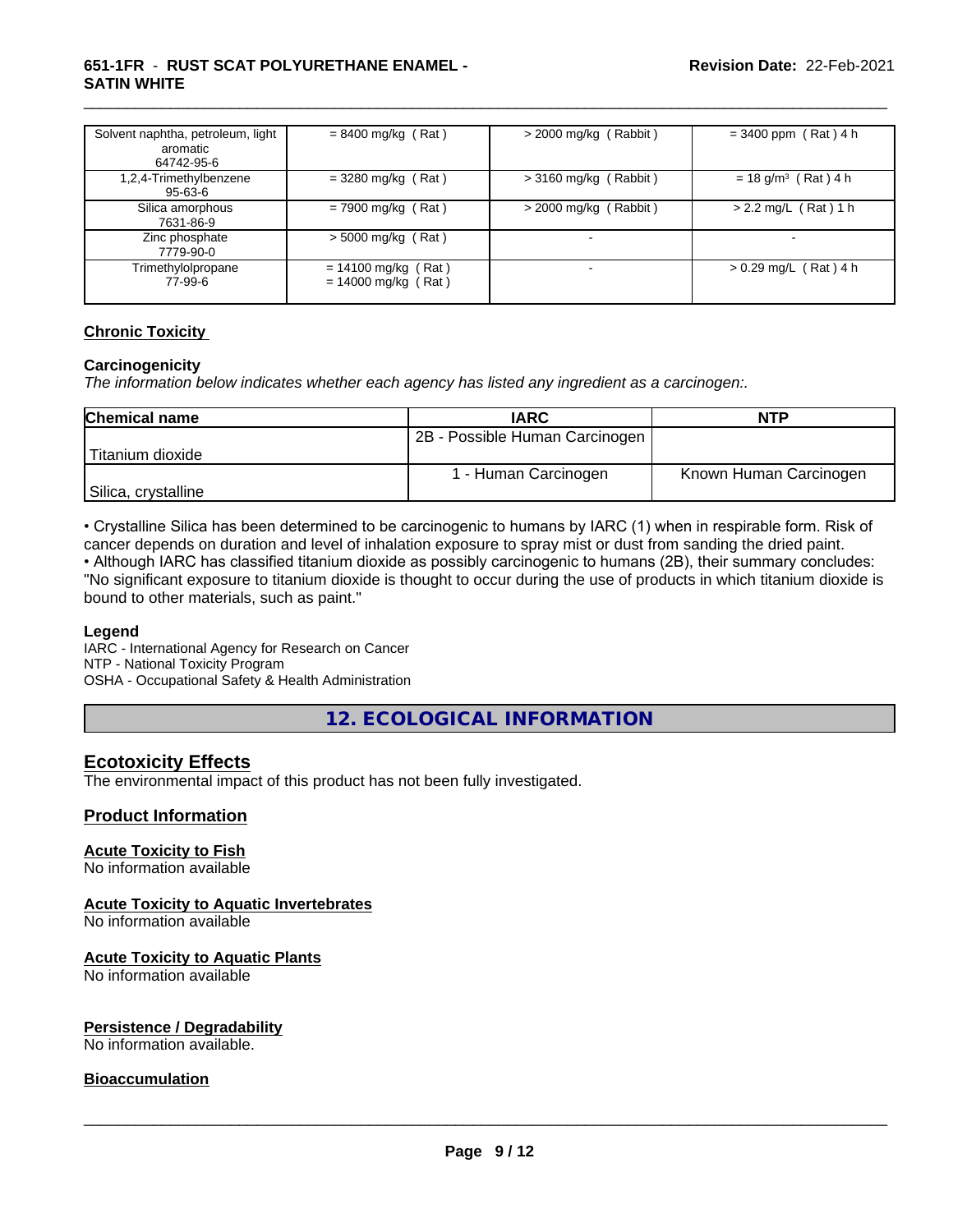There is no data for this product.

### **Mobility in Environmental Media**

No information available.

### **Ozone**

No information available

### **Component Information**

### **Acute Toxicity to Fish**

Titanium dioxide  $\overline{\text{LC50:}}$  > 1000 mg/L (Fathead Minnow - 96 hr.)

### **Acute Toxicity to Aquatic Invertebrates**

No information available

### **Acute Toxicity to Aquatic Plants**

No information available

| 13. DISPOSAL CONSIDERATIONS<br>Dispose of in accordance with federal, state, provincial, and local regulations.<br>Local requirements may vary, consult your sanitation department or<br>state-designated environmental protection agency for more disposal options.<br>Emptied containers may retain product residue. Follow label warnings even after<br>container is emptied. Residual vapors may explode on ignition. |                                |  |
|---------------------------------------------------------------------------------------------------------------------------------------------------------------------------------------------------------------------------------------------------------------------------------------------------------------------------------------------------------------------------------------------------------------------------|--------------------------------|--|
| <b>Waste Disposal Method</b>                                                                                                                                                                                                                                                                                                                                                                                              | <b>Empty Container Warning</b> |  |
|                                                                                                                                                                                                                                                                                                                                                                                                                           |                                |  |
|                                                                                                                                                                                                                                                                                                                                                                                                                           |                                |  |

\_\_\_\_\_\_\_\_\_\_\_\_\_\_\_\_\_\_\_\_\_\_\_\_\_\_\_\_\_\_\_\_\_\_\_\_\_\_\_\_\_\_\_\_\_\_\_\_\_\_\_\_\_\_\_\_\_\_\_\_\_\_\_\_\_\_\_\_\_\_\_\_\_\_\_\_\_\_\_\_\_\_\_\_\_\_\_\_\_\_\_\_\_

### **14. TRANSPORT INFORMATION**

| I |
|---|

| TDG                         |                       |
|-----------------------------|-----------------------|
| <b>Proper Shipping Name</b> | <b>PAINT</b>          |
| <b>Hazard class</b>         | З                     |
| UN-No.                      | UN1263                |
| <b>Packing Group</b>        | Ш                     |
| <b>Description</b>          | UN1263, PAINT, 3, III |

In Canada, Class 3 flammable liquids may be reclassified as non-regulated for domestic ground transportation if they meet the requirements of TDG General Exemption SOR/2008-34.

| <b>ICAO/IATA</b> | Contact the preparer for further information. |
|------------------|-----------------------------------------------|
| <b>IMDG/IMO</b>  | Contact the preparer for further information. |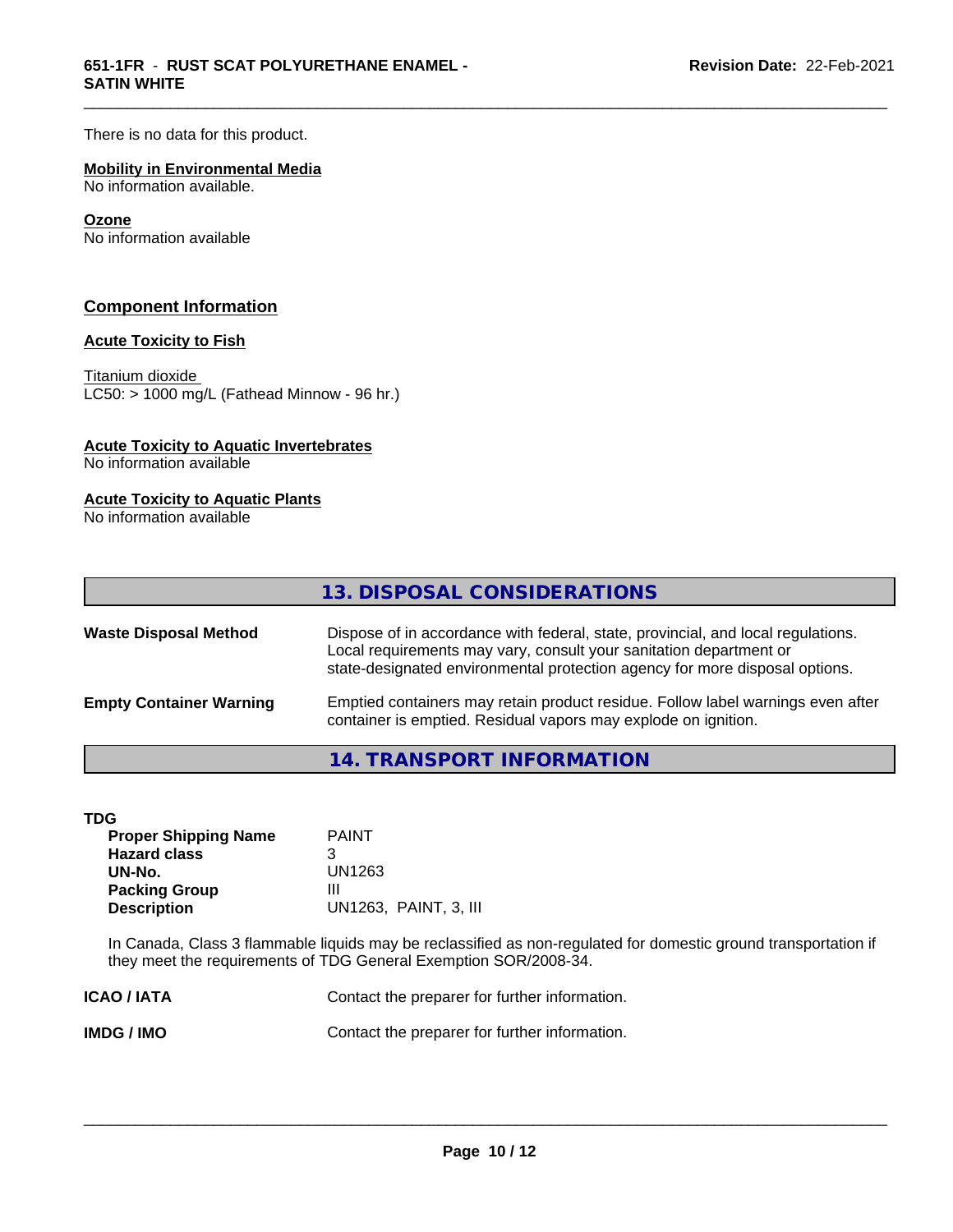# **15. REGULATORY INFORMATION**

\_\_\_\_\_\_\_\_\_\_\_\_\_\_\_\_\_\_\_\_\_\_\_\_\_\_\_\_\_\_\_\_\_\_\_\_\_\_\_\_\_\_\_\_\_\_\_\_\_\_\_\_\_\_\_\_\_\_\_\_\_\_\_\_\_\_\_\_\_\_\_\_\_\_\_\_\_\_\_\_\_\_\_\_\_\_\_\_\_\_\_\_\_

### **International Inventories**

| <b>TSCA: United States</b> | Yes - All components are listed or exempt. |
|----------------------------|--------------------------------------------|
| <b>DSL: Canada</b>         | Yes - All components are listed or exempt. |

### **National Pollutant Release Inventory (NPRI)**

### **NPRI Parts 1- 4**

This product contains the following Parts 1-4 NPRI chemicals:

| <b>Chemical name</b>   | <b>CAS No.</b> | Weight-% | <b>NPRI Parts 1-4</b> |  |
|------------------------|----------------|----------|-----------------------|--|
| 1,2,4-Trimethylbenzene | 95-63-6        | 5%       | ∟isted                |  |

### **NPRI Part 5**

This product contains the following NPRI Part 5 Chemicals:

| <b>Chemical name</b>                 | CAS No.    | Weight-%    | <b>NPRI Part 5</b> |  |
|--------------------------------------|------------|-------------|--------------------|--|
| Distillates, petroleum, hydrotreated | 64742-47-8 | $10 - 30\%$ | Listed             |  |
| liaht                                |            |             |                    |  |
| Stoddard solvent                     | 8052-41-3  | $3 - 7%$    | Listed             |  |
| Hydrotreated heavy naphtha,          | 64742-48-9 | 1 - 5%      | Listed             |  |
| petroleum                            |            |             |                    |  |
| Solvent naphtha, petroleum, light    | 64742-95-6 | 1 - 5%      | Listed             |  |
| aromatic                             |            |             |                    |  |
| 1,2,4-Trimethylbenzene               | 95-63-6    | 1 - 5%      | Listed             |  |
|                                      |            |             |                    |  |

### **WHMIS Regulatory Status**

This product has been classified in accordance with the hazard criteria of the Hazardous Products Regulations (HPR) and the SDS contains all the information required by the HPR.

| HMIS - | Health: $2^*$ | <b>Flammability: 2</b> | <b>Reactivity: 0 PPE: -</b> |  |
|--------|---------------|------------------------|-----------------------------|--|
|--------|---------------|------------------------|-----------------------------|--|

### **HMIS Legend**

- 0 Minimal Hazard
- 1 Slight Hazard
- 2 Moderate Hazard
- 3 Serious Hazard
- 4 Severe Hazard
- \* Chronic Hazard

X - Consult your supervisor or S.O.P. for "Special" handling instructions.

*Note: The PPE rating has intentionally been left blank. Choose appropriate PPE that will protect employees from the hazards the material will present under the actual normal conditions of use.*

*Caution: HMISÒ ratings are based on a 0-4 rating scale, with 0 representing minimal hazards or risks, and 4 representing significant hazards or risks. Although HMISÒ ratings are not required on MSDSs under 29 CFR 1910.1200, the preparer, has chosen to provide them. HMISÒ ratings are to be used only in conjunction with a fully implemented HMISÒ program by workers who have received appropriate HMISÒ training. HMISÒ is a registered trade and service mark of the NPCA. HMISÒ materials may be purchased exclusively from J. J. Keller (800) 327-6868.*